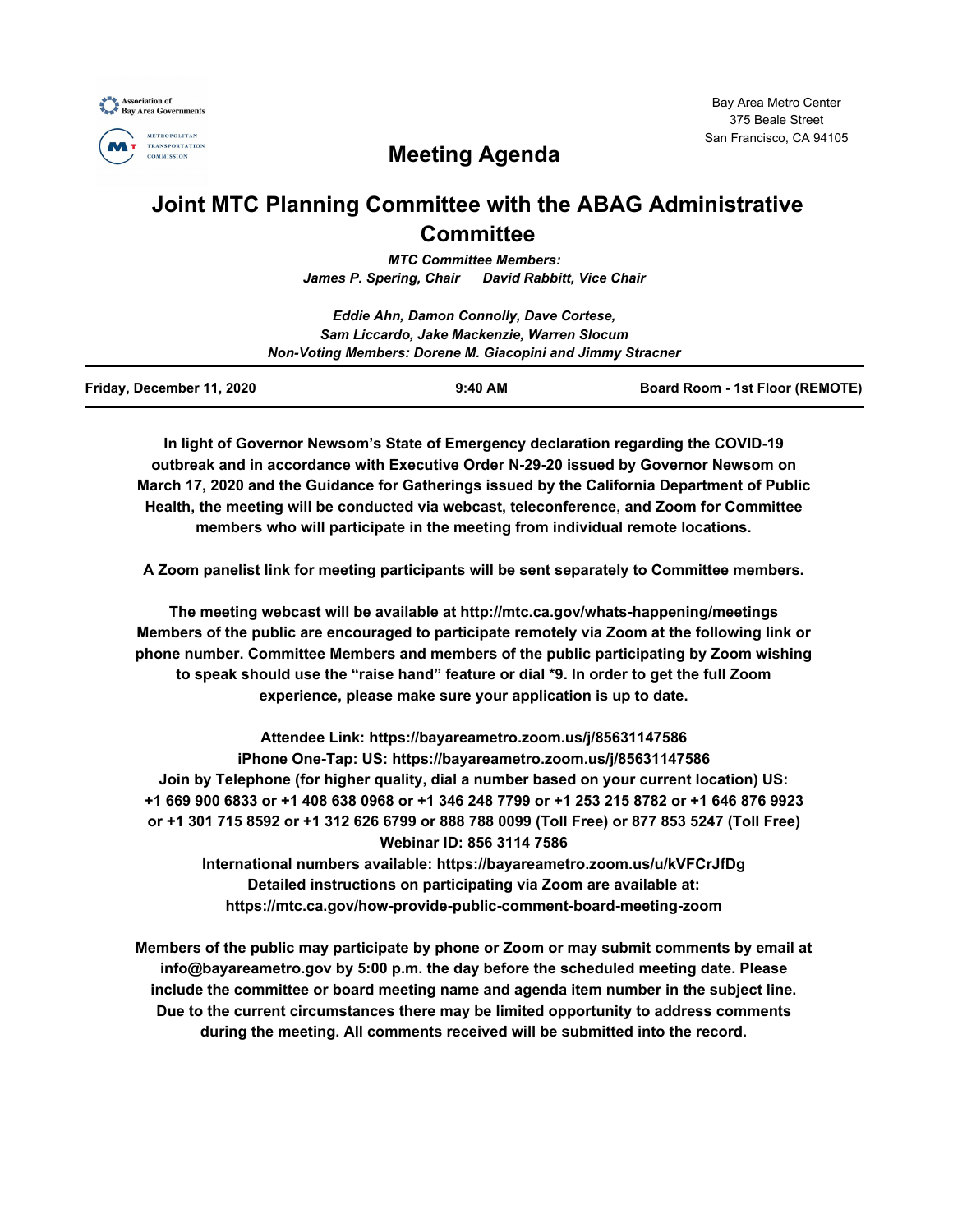### **1. Roll Call / Confirm Quorum**

*Quorum: A quorum of the ABAG Administrative Committee shall be a majority of its regular voting members (6).*

*Quorum: A quorum of the MTC Planning Committee shall be a majority of its regular voting members (5).*

#### **2. ABAG Compensation Announcement – Clerk of the Board**

### **3. ABAG Administrative Committee Consent Calendar**

| 3а. | 20-1682             | Approval of ABAG Administrative Committee Summary Minutes of the |
|-----|---------------------|------------------------------------------------------------------|
|     |                     | November 6, 2020 Meeting                                         |
|     | <b>Action:</b>      | ABAG Administrative Committee Approval                           |
|     | <b>Attachments:</b> | 3a ABAG AC Minutes 20201106 MTC Planning Draft.pdf               |

#### **4. MTC Planning Committee Consent Calendar**

| 4a. | 20-1683             | Approval of MTC Planning Committee Minutes of the November 6, 2020<br>Meeting |
|-----|---------------------|-------------------------------------------------------------------------------|
|     | <b>Action:</b>      | <b>MTC Planning Committee Approval</b>                                        |
|     | <b>Attachments:</b> | 4a MTC PLNG Minutes Nov 6 2020.pdf                                            |
| 4b. | 20-1684             | MTC Resolution No. 3000, Revised - Congestion Management Program<br>Policy    |
|     | <b>Action:</b>      | <b>MTC Planning Committee Approval</b>                                        |
|     | <b>Presenter:</b>   | <b>Adam Noelting</b>                                                          |
|     | <b>Attachments:</b> | 4b MTC Reso-3000 CMP Guidance.pdf                                             |
|     | 5. Information      |                                                                               |

Plan Bay Area 2050: What's Next for 2021? **5a.** [21-0010](http://mtc.legistar.com/gateway.aspx?m=l&id=/matter.aspx?key=21603)

> Presentation on the status of Plan Bay Area 2050 and anticipated milestones for the final phase in 2021.

*Action:* Information *Presenter:* Dave Vautin

*Attachments:* [5a\\_PBA50\\_Update\\_2021.pdf](http://mtc.legistar.com/gateway.aspx?M=F&ID=0abcf7af-8270-4310-bf44-af24c8bdca5e.pdf)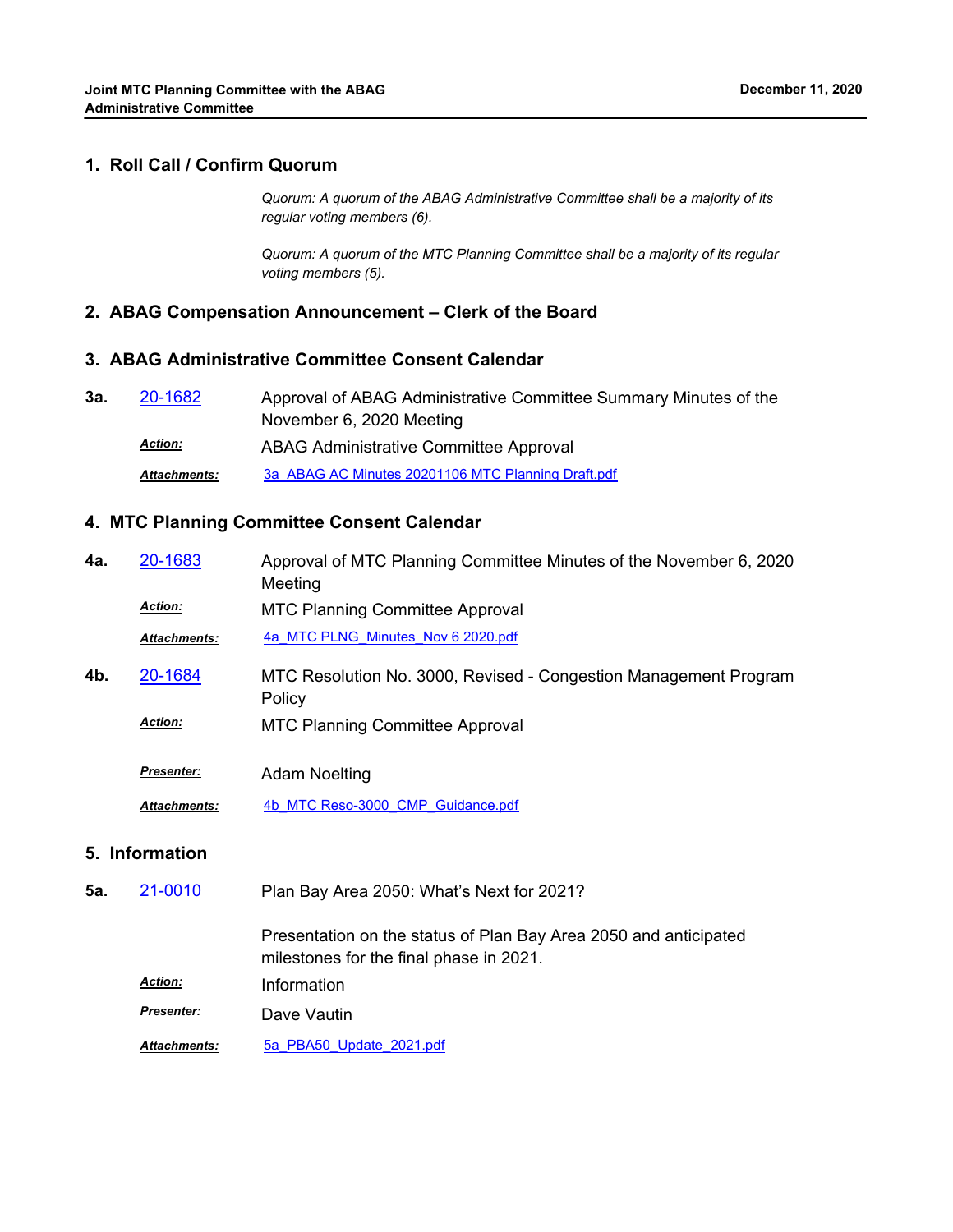### **6. Public Comment / Other Business**

*Committee Members and members of the public participating by Zoom wishing to speak should use the "raise hand" feature or dial \*9.*

## **7. Adjournment / Next Meeting**

**The next meeting of the MTC Planning Committee will be Friday, January 8, 2021 at 9:40 a.m. remotely and by webcast as appropriate depending on the status of any shelter in place orders. Any changes to the schedule will be duly noticed to the public.**